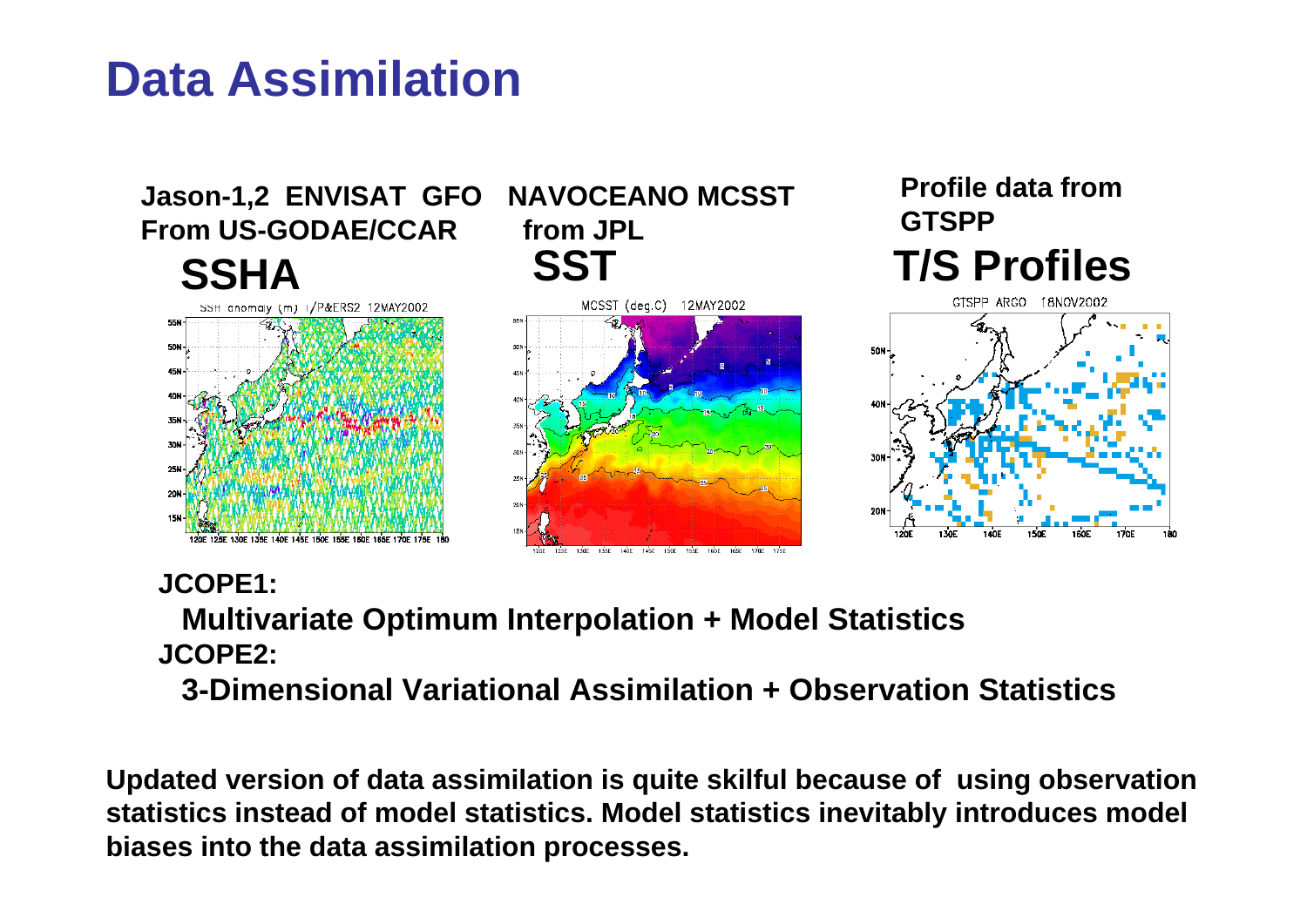# 亜熱帯循環系における予測スキル

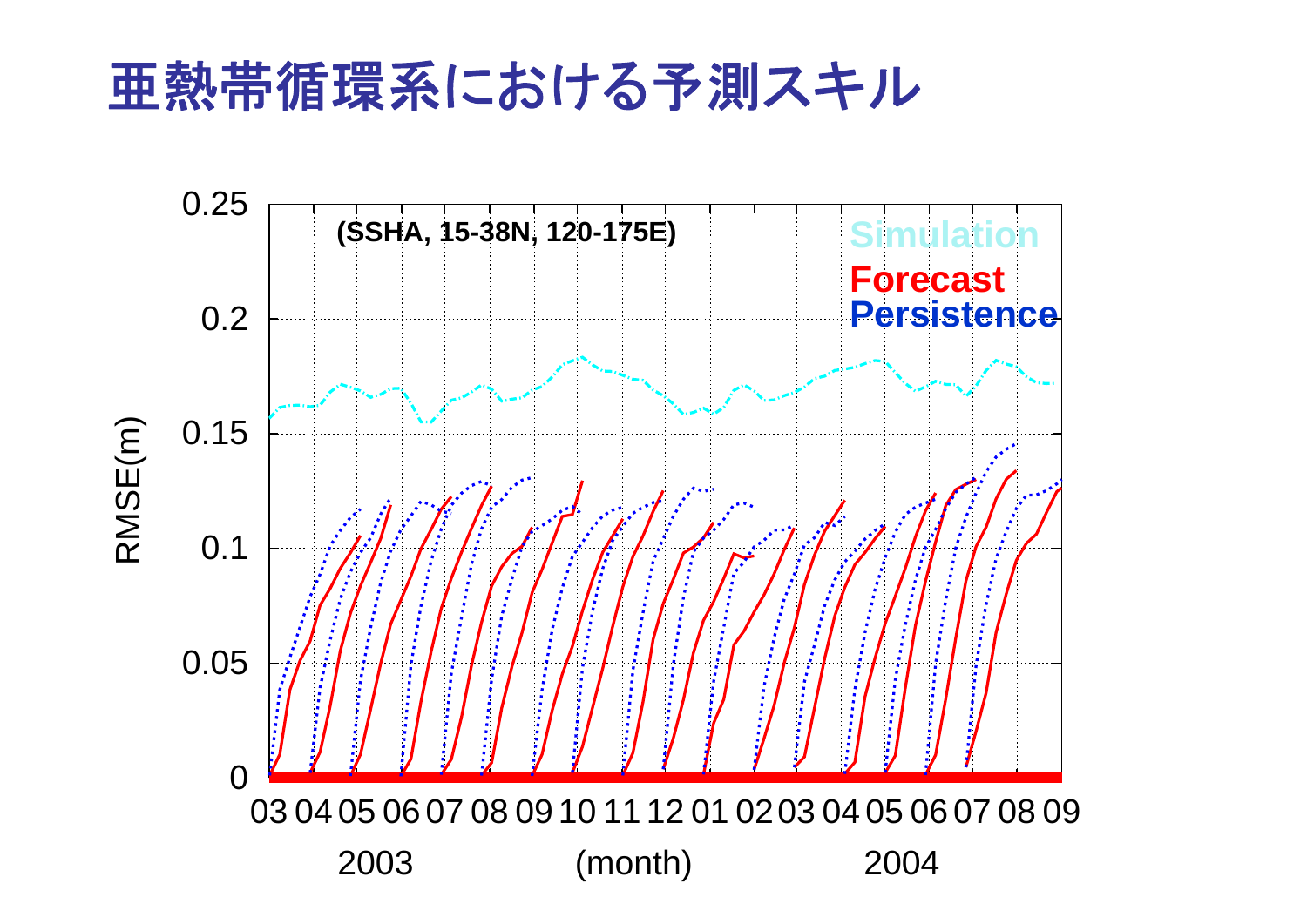# 予測の現場検証実験

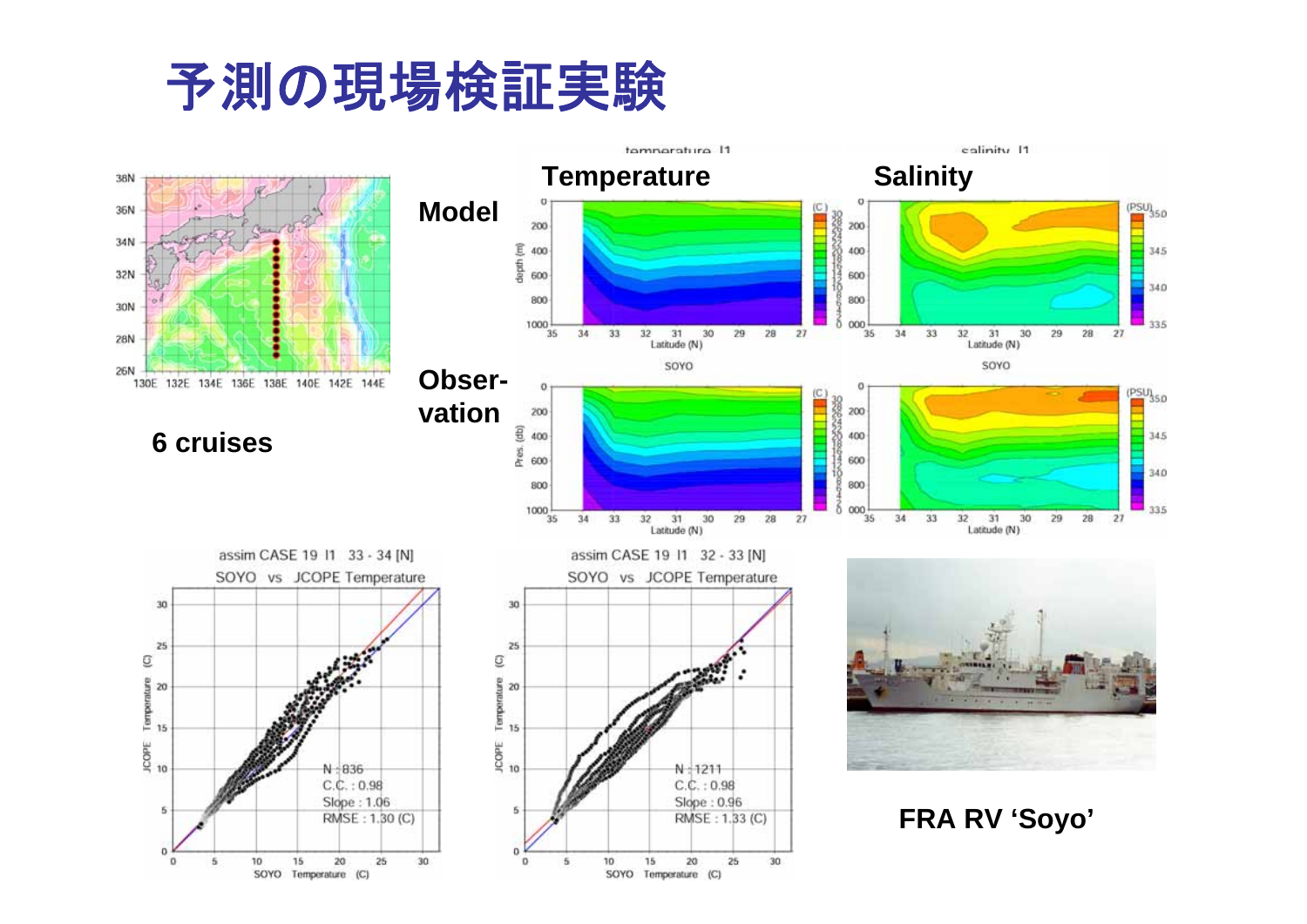### **JCOPE**システムによる予測 (上段 **3**月**28**日現況、下段 **6**月**20**日予測)

海面水温 水深**200**メートルの水温、海流 海面水温、表層海流

110E 115E 120E 125E 130E 135E 140E 145E 150E 155E 150E 165E 170E 175E 160

**35N 3GN 25N** ZGN

**158** 



**TH** 

 $739.58$ 

32K

LOST COST COST LESS

 $m/s$ 

 $\overline{P}$ 

THER LITE LEAD LEAD LINE LIST

 $142$  $\overrightarrow{1}$  m/s

 $\overrightarrow{1}$  m/s

 $\frac{7}{27}$